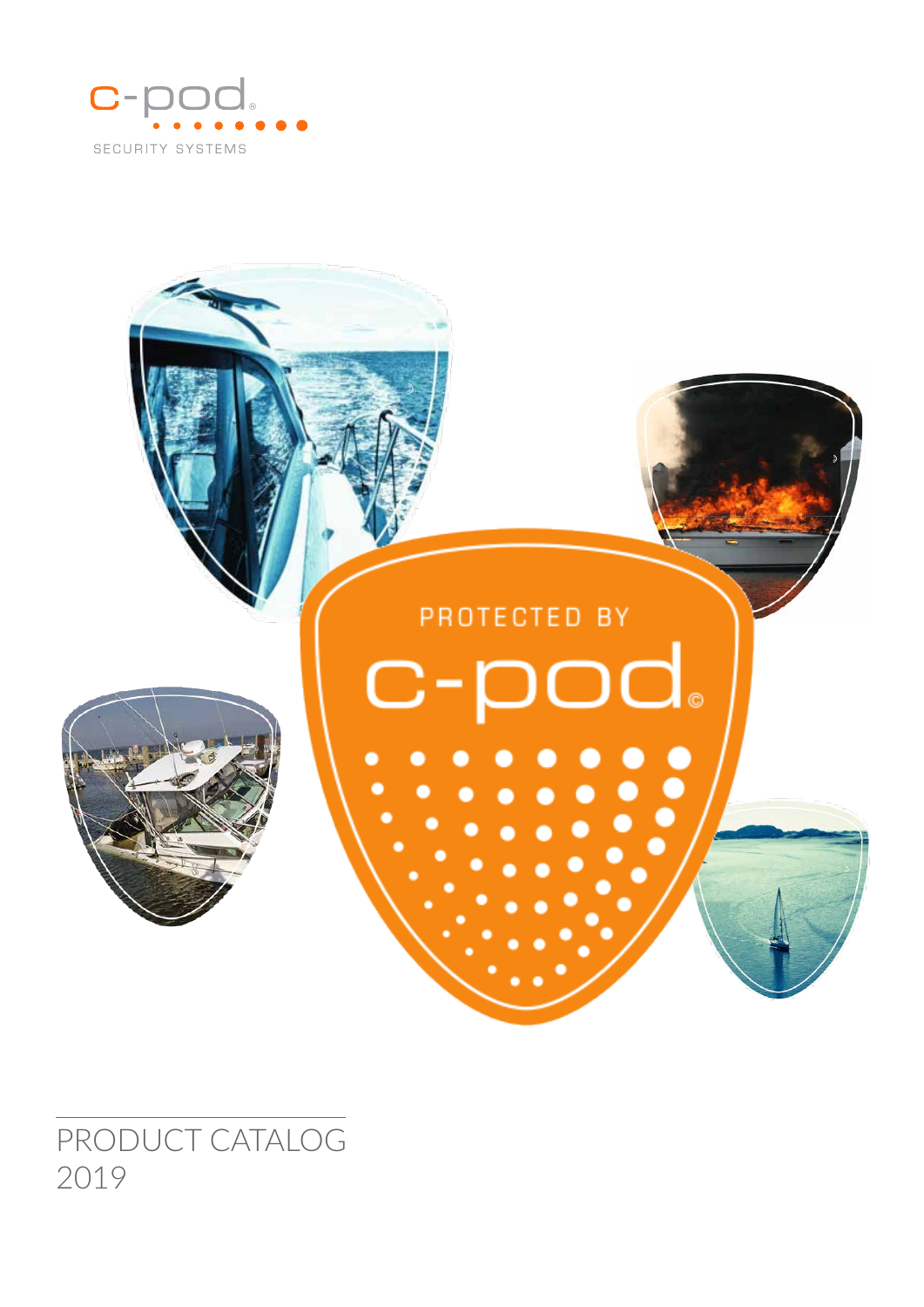### **CONTENTS**

### C-pod

- C-pod Base Package
- Intrusion Detectors
- Environment Detectors
- Cables and Connectors
- Remote control
- Siren
- External antennas
- C-pod Lite
	- C-pod Lite Start Kit

### C-pod ELite

C-pod ELite Start Kit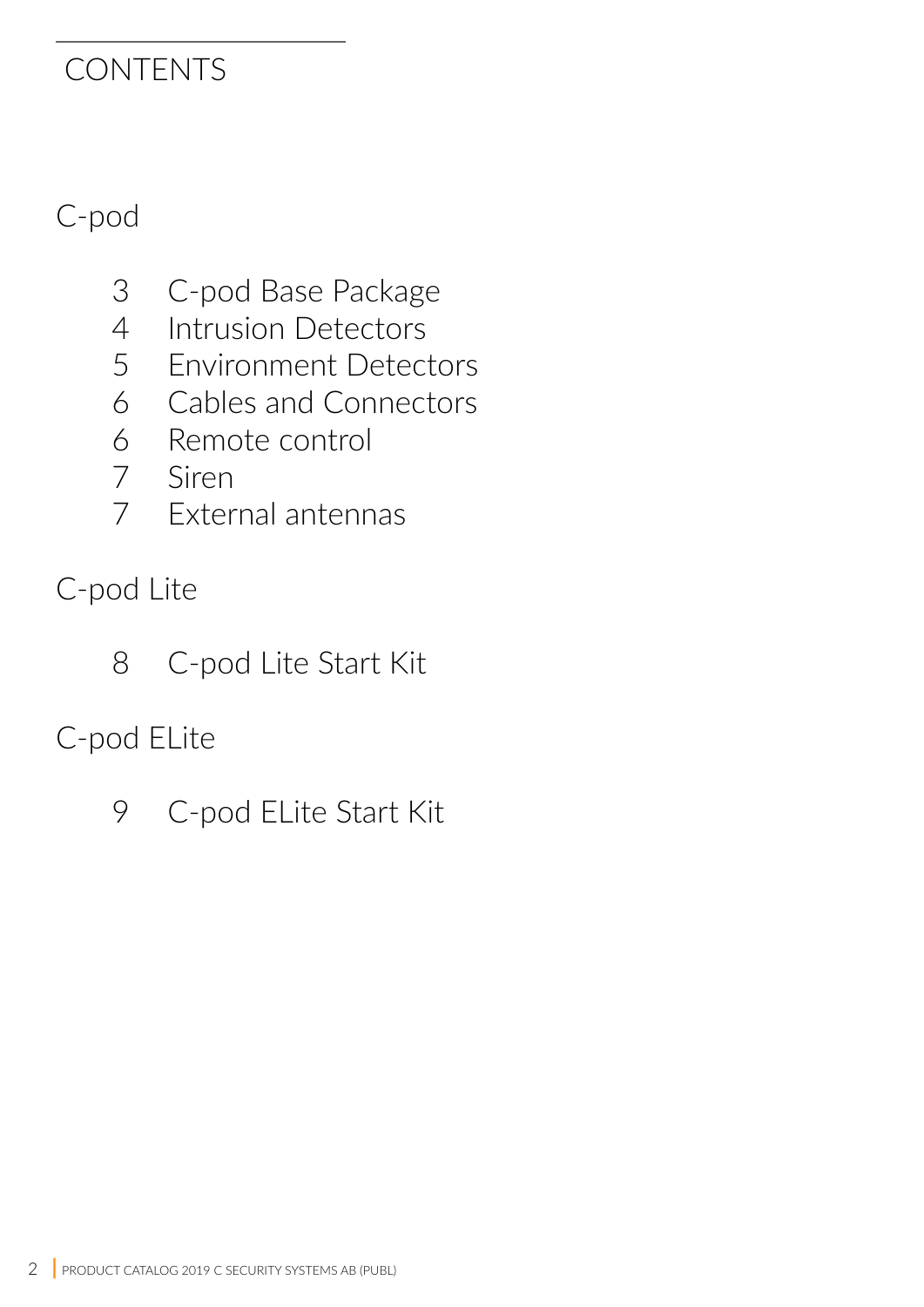### C-pod Base Package Part no: P1703-141

The C-pod Base package is the start kit that includes everything that is nedeed to install the C-pod main unit.

Included in the box:

- C-pod main unit
- Fastener for the main unit
- GPS antenna
- Cellular (GSM) network antenna
- Magnetic intrusion sensor
- Power cable
- Activation button
- Hook-and-loop fastener for the GPS antenna
- Manual

### C-pod Features

- Flexible system The C-pod system is designed to be flexible. All sensors and detectors can be fitted to a Hub allowing the installation to grow and up to 6 sensors can be installed on each alarm loop.
- Geofence alarm The C-pod continuously monitors the boat's position through the built-in GPS and sends an alarm if it moves more than 200m
- Battery disconnect alarm If the external power is cut the C-pod sends an alarm before converting to the internal back-up battery
- Battery level warning The user can select a battery voltage threshold to get a warning when it is time to charge the boat's batteries or to detect when shore power is not available
- Communication warning The system actively monitors each C-pod unit every hour. If the unit goes offline a notification is sent to the user. The user is thus assured that the system is fully operational.
- Sensor alarms Possibility to add up to 12 sensors to detect intrusion, theft, water, smoke or other hazards onboard.
- Remote equipment management Possibility to add a relay to turn on/off electronics remotely.

Technical specification

- Dimensions (WxHxD): 180x110x40mm
- Weight: 299g
- Supply voltage:10 30V DC
- GSM quadband modem
- (850, 900, 1800 and 1900 MHz)
- 12 Channel GPS, -152 dBM sensitivity
- 2000mAh Li-Ion backup battery
- 2 sensor loops with up to 6 daisy-chained sensors each
- 1 output for siren or relay (remote switching)
- Average power consumption 25 30 mA
- Operating temperature -15° to 55°C / 5° to 131°F
- CE & FCC approved



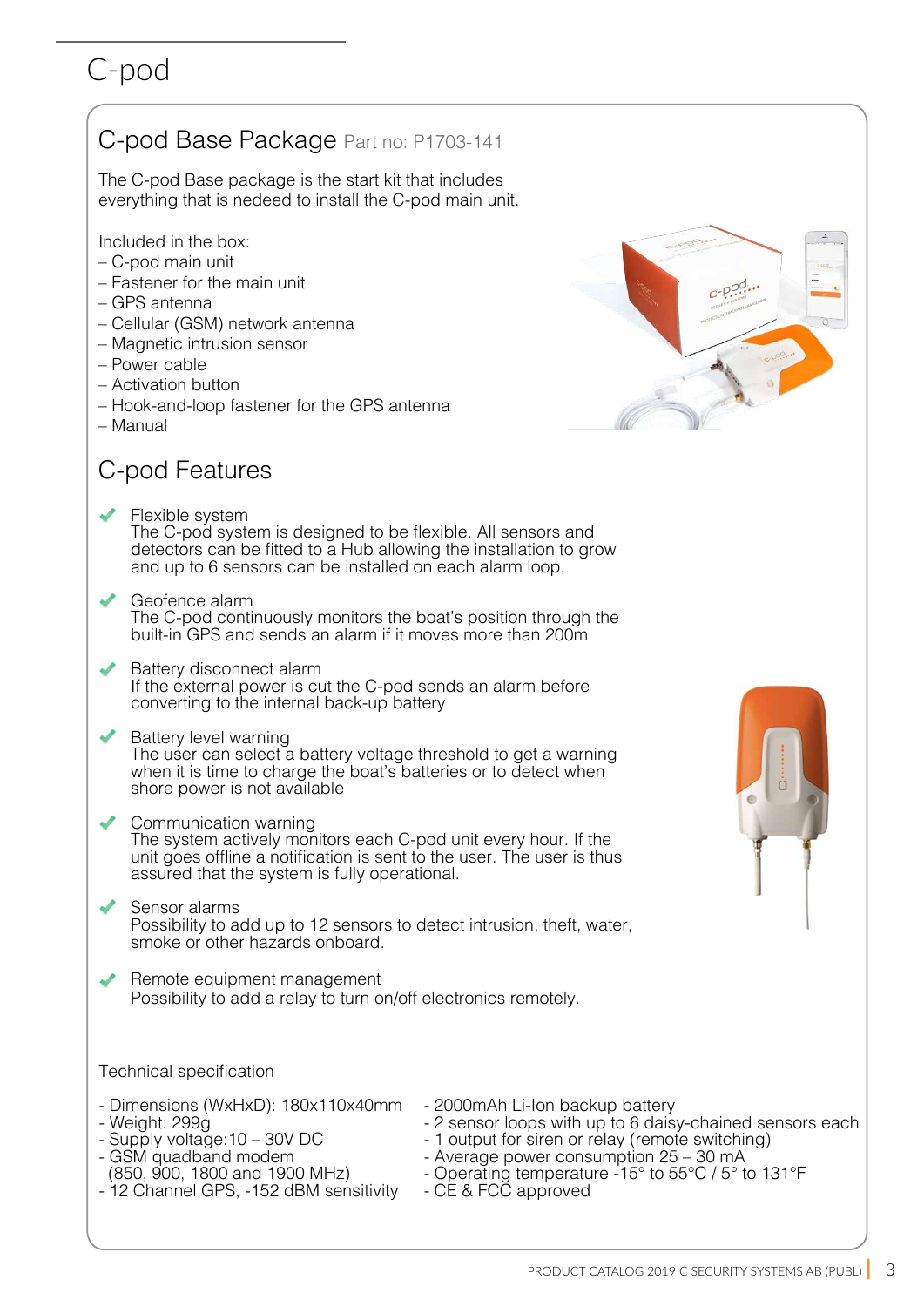### Intrusion Detectors



### Motion Detector (PIR), Part no: P1703-404 or P1703-405

The industry's best detection accuracy, false alarm immunity and ultimate long term reliability with Fuzzy Logic algorithm (TMR), and state-of-the-art 3D cylindrical optics.

#### Features

- White light and UV protection
- Easy to install no vertical adjustment
- Sealed optics Protects from insects and air currents
- Digital temperature compensation



Technical specification Operating Voltage: 9 to 16 VDC<br>Standby Current Drain: 8 mA at 12 VDC

Standby Current Drain:<br>Sensitivity: Operating temperature: -10°C to 50°C<br>Dimensions (LxWxH): 94,5 x 63,5 x 49,0mm Dimensions (LxWxH):

2 motion events  $\degree$ C to 50 $\degree$ C

Available in: P1703-404 Connector: USB Length: 6m Colour: White

P1703-405 Connector: M8 Length: 3m Colour: White



#### Magnetic Detector (PIR), Part no: P1703-435 or P1703-436

Magnetic sensor for door or hatch. Will notify you of break-in or if you have forgotten to close a door or a hatch after your boating session.

Features

- Surface Mount Magnetic Contact
- Recessed mounting holes make for
- clean-looking installations.
- Designed to prevent moisture from entering and causing false alarms.
- Neat and tidy design



Technical specification Operating Voltage: 9 to 25 VDC<br>Max operating gap: 15 mm Max operating gap: 15 mm<br>Dimensions (LxWxH): 50,8 x 14 x 9,53mm Dimensions (LxWxH):

Available in: P1703-435 Connector: USB Length: 6m Colour: White

P1703-436 Connector: M8 Length: 3m Colour: White

### Safety loop, Part no: P1703-450 or P1703-451

The Safety loop is a simple yet effective sensor for protecting outboard engines, tenders or Jet Skis from theft. Fasten the loop inside the engine or to your valuable belonging, if the loop is broken an alarm will go off immediately.

c-pod.

Features • Two split cable connected with phono contact • Tamper proof

Technical specification Operating Voltage: 5 to 30 VDC Operating temperature:

Available in:



P1703-451 Connector: USB Length: 7,5m Colour: Black

°C to 70°C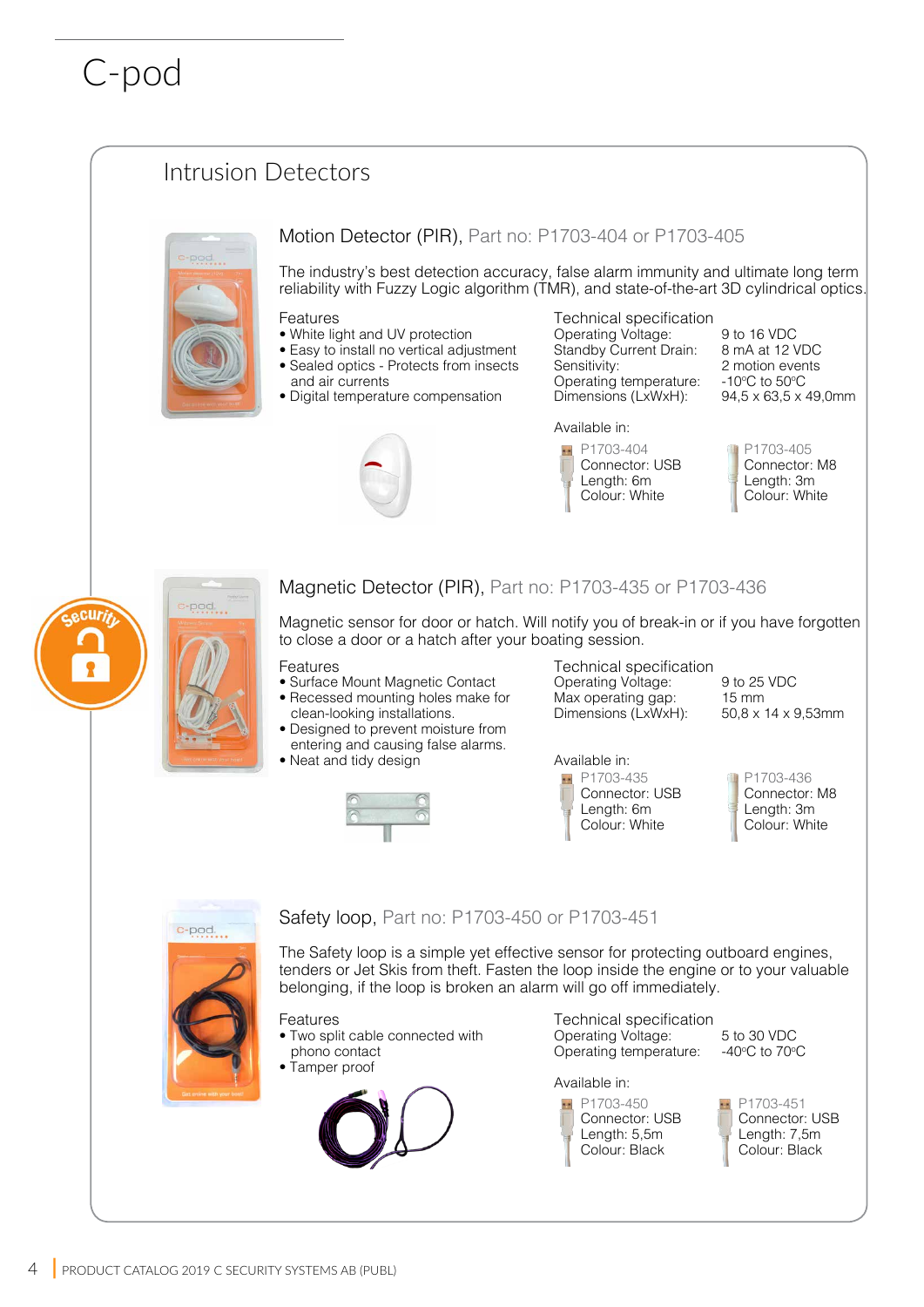

P1703-447 Connector: USB Length: 7m Colour: White

Available in:

P1703-448 Connector: M8 Length: 3m Colour: White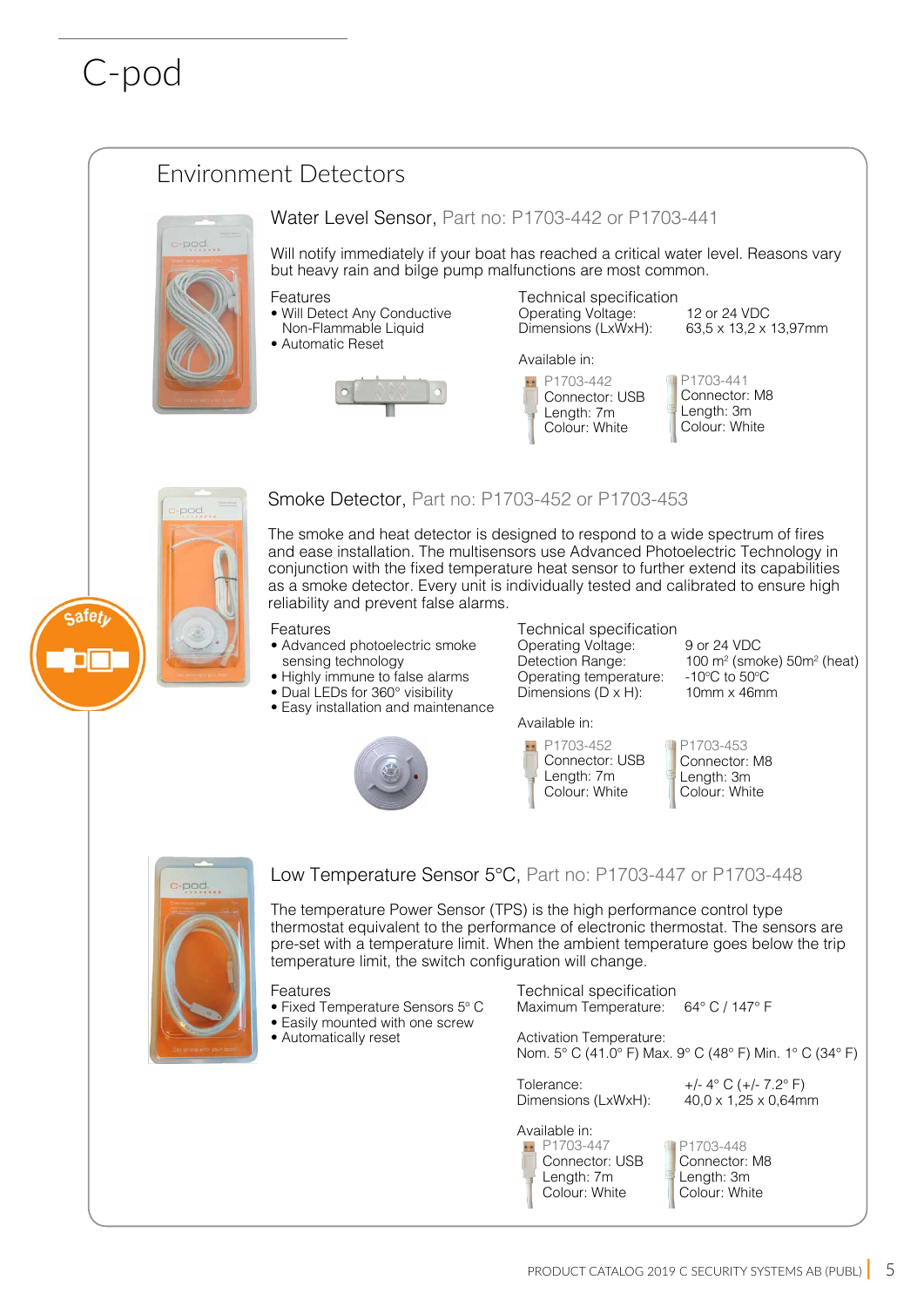

#### Remote control Relay, Part no: P1703-411 or P1703-412 The relay is used to switch on/off onboard equipment remotely. Turn on a heater, pod. light or the fridge from a distance! Features Technical specification • Small size, heavy duty. Operating Voltage: 12V or 24V<br>Switching voltage: 14 VDC or 28 VDC • Low contacts voltage drop (<3mV/A), Switching voltage: 14 VDC or 28<br>Switching current: 30 A or 10 A reduce circuit consumption and noise. Switching current: • Contact structure, performance reliable, Operating temperature:  $-40^{\circ}$ C to 80°C<br>Dimensions (LxWxH):  $28 \times 28 \times 53$ mm 'C to 80°C with plug-in pins, handle with ease. Dimensions (LxWxH): Available in: Connector: USB Length: 5m Colour: Black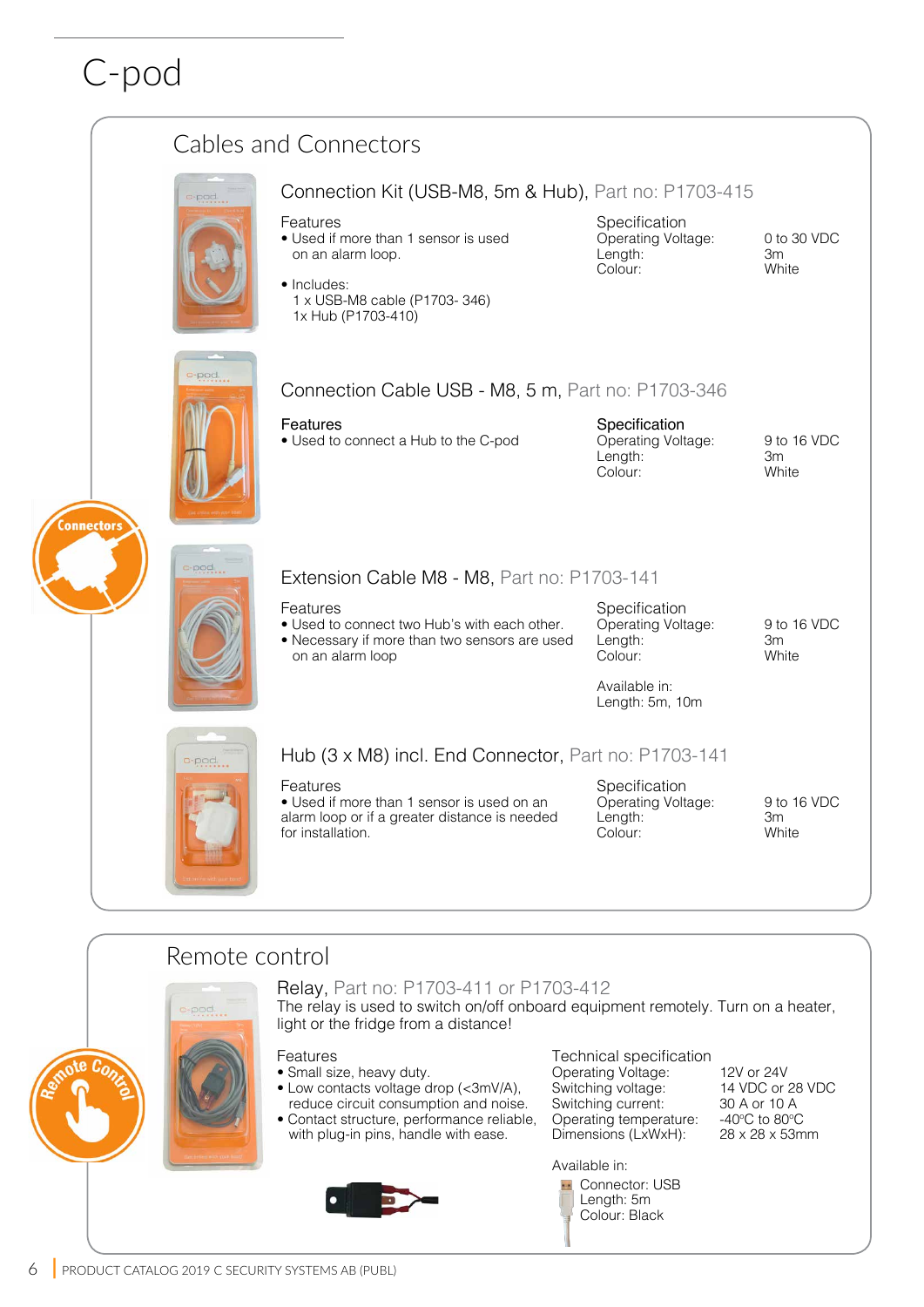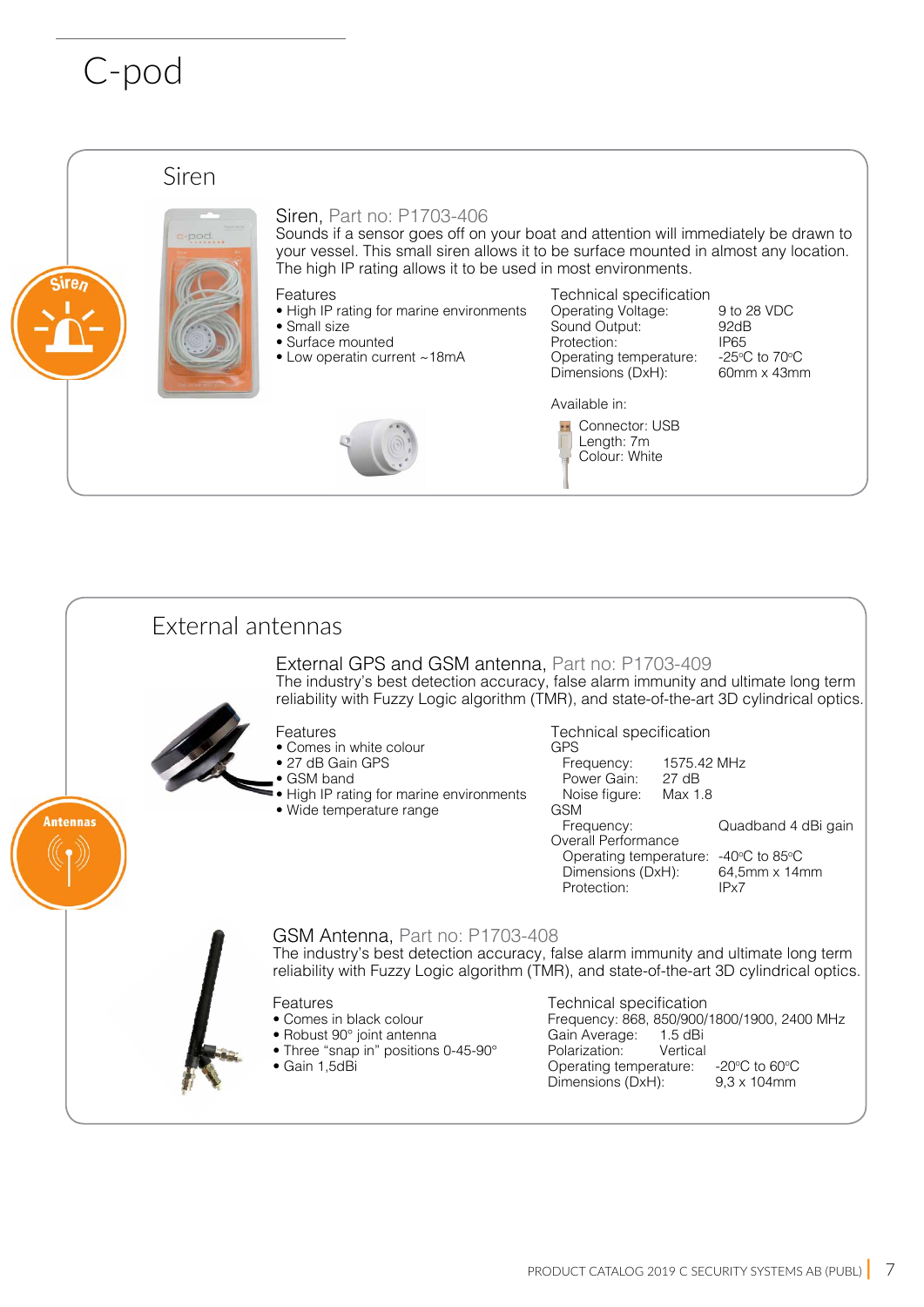# C-pod Lite



- Waterproof: IPX7

- Reporting for five minutes, 4 reports per day.
- Continuous reporting every five minutes in
- 



Battery pack, Part no: P1703-506 When the internal batteries are low they can easily be

replaced with the replacement battery pack.

Technical specification Three lithium batteries, 1500 mAh